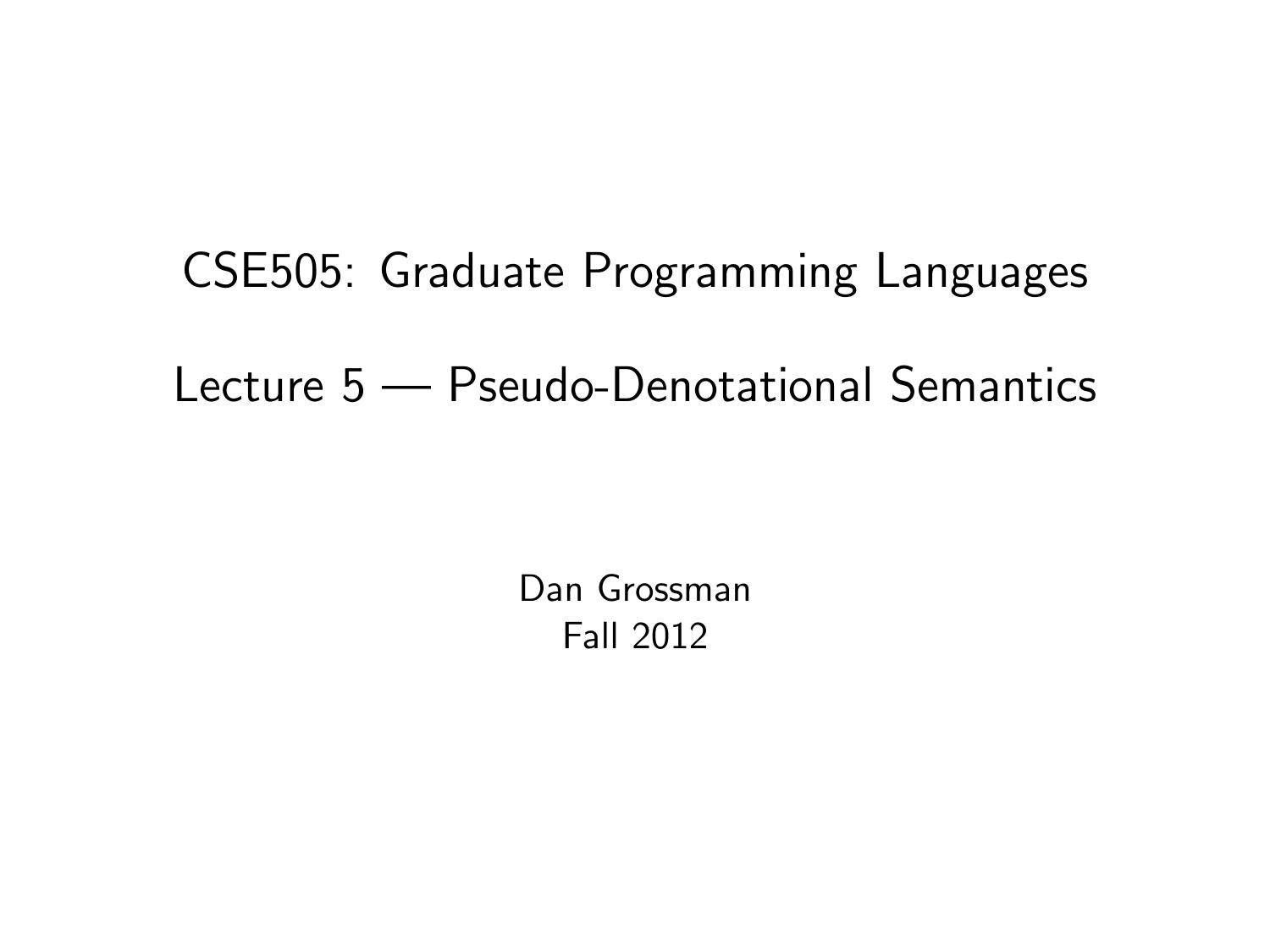## A different approach

Operational semantics defines an interpreter, from abstract syntax to abstract syntax. Metalanguage is inference rules (slides) or OCaml (interp.ml)

Denotational semantics defines a compiler (translater), from abstract syntax to a different language with known semantics

Target language is math, but we'll make it a tiny core of OCaml (hence "pseudo")

Metalanguage is math or OCaml (we'll show both)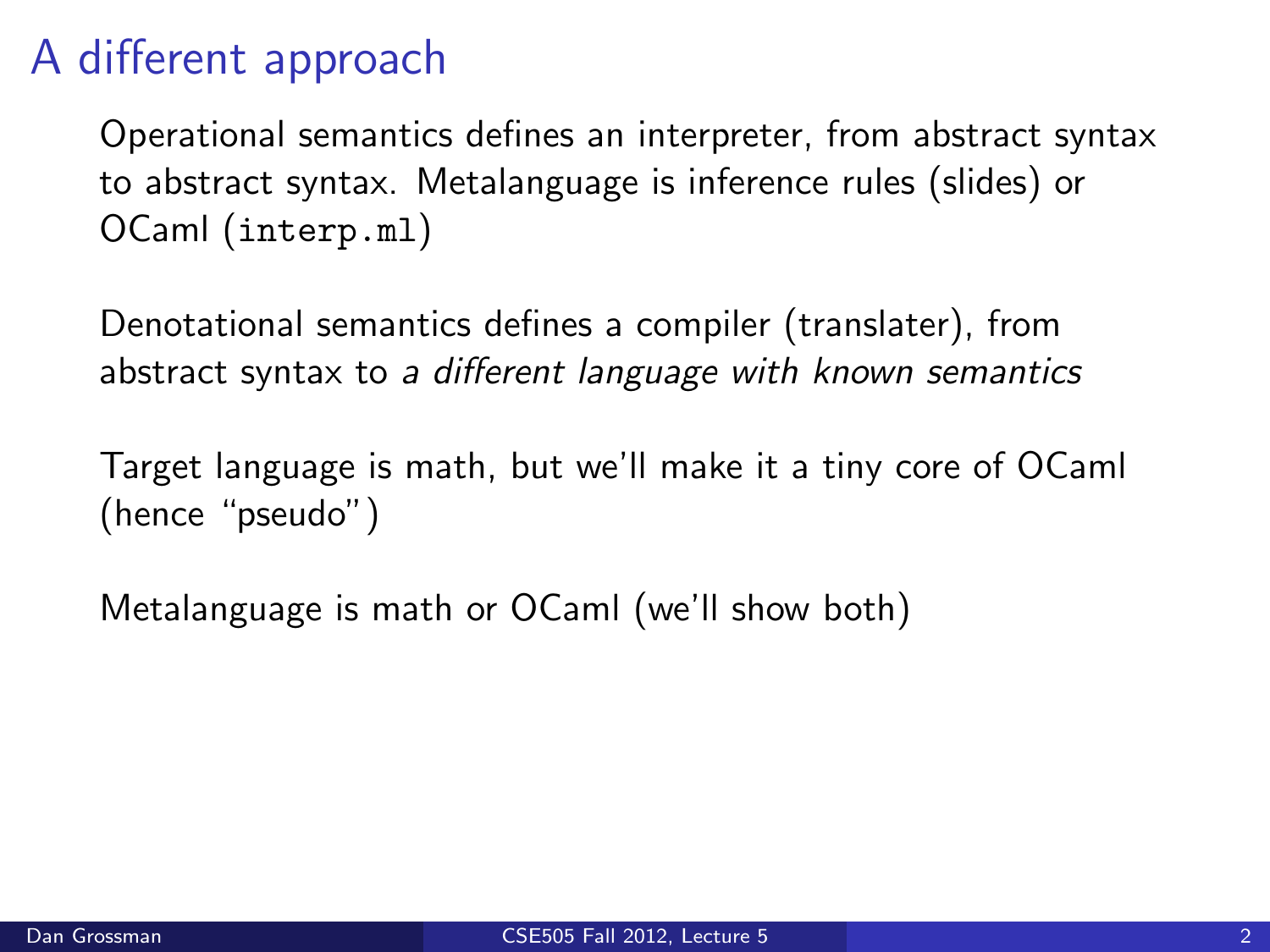### The basic idea

A heap is a math/ML function from strings to integers:

string  $\rightarrow int$ 

An expression denotes a math/ML function from heaps to integers

$$
den(e):(string \rightarrow int) \rightarrow int
$$

A statement denotes a math/ML function from heaps to heaps

$$
den(s):(string\rightarrow int)\rightarrow (string\rightarrow int)
$$

Now just define  $den$  in our metalanguage (math or ML). inductively over the source language abstract syntax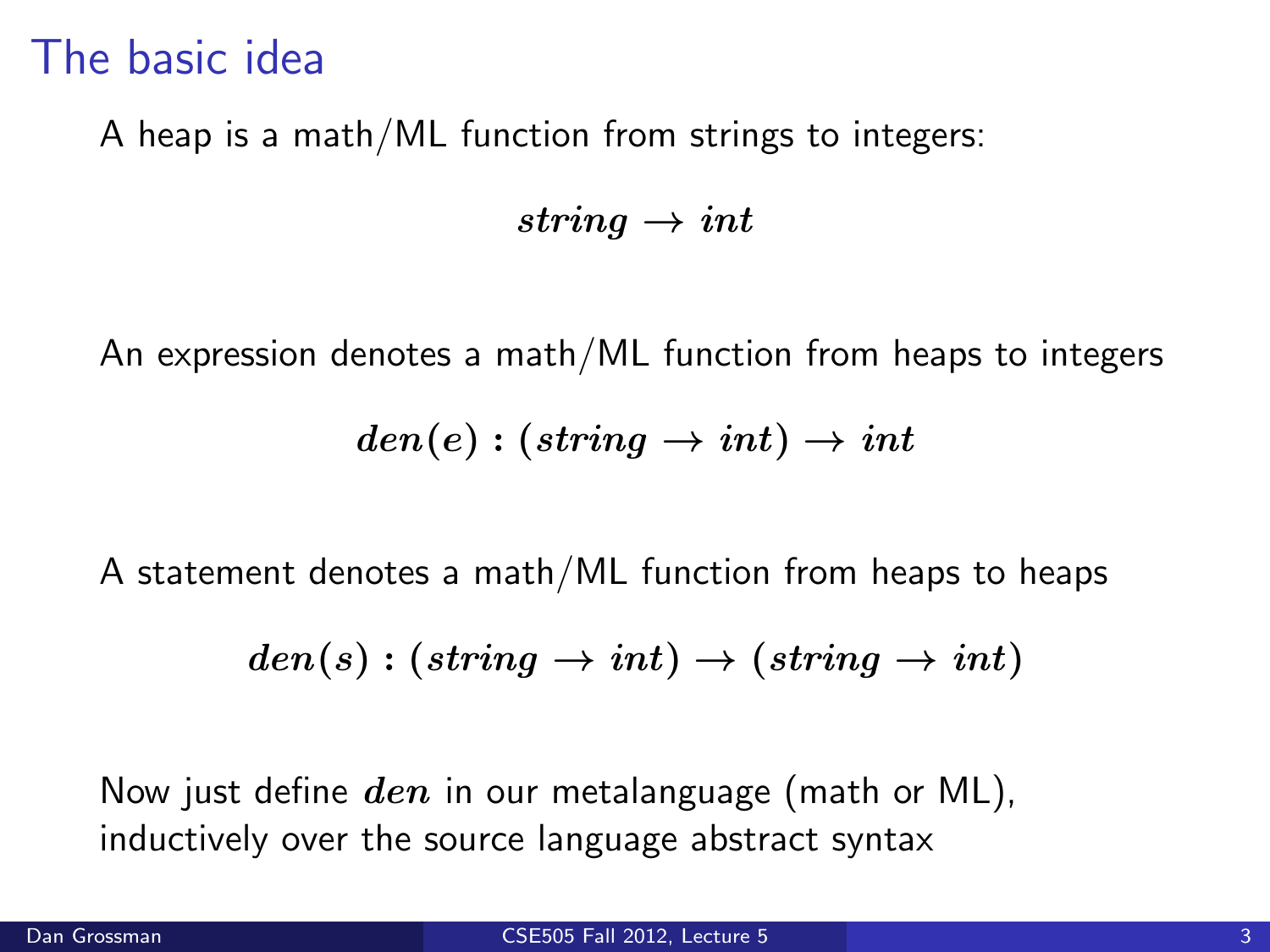#### **Expressions**

$$
den(e): (string \rightarrow int) \rightarrow int
$$
  
\n
$$
den(c) = \text{fun } h \rightarrow c
$$
  
\n
$$
den(x) = \text{fun } h \rightarrow h x
$$
  
\n
$$
den(e_1 + e_2) = \text{fun } h \rightarrow (den(e_1) h) + (den(e_2) h)
$$
  
\n
$$
den(e_1 * e_2) = \text{fun } h \rightarrow (den(e_1) h) * (den(e_2) h)
$$

In plus (and times) case, two "ambiguities":

- ► "+" from meta language or target language?
	- Translate abstract  $+$  to OCaml  $+$ , (ignoring overflow)
- $\triangleright$  When do we denote  $e_1$  and  $e_2$ ?
	- $\triangleright$  Not a focus of the metalanguage. At "compile time".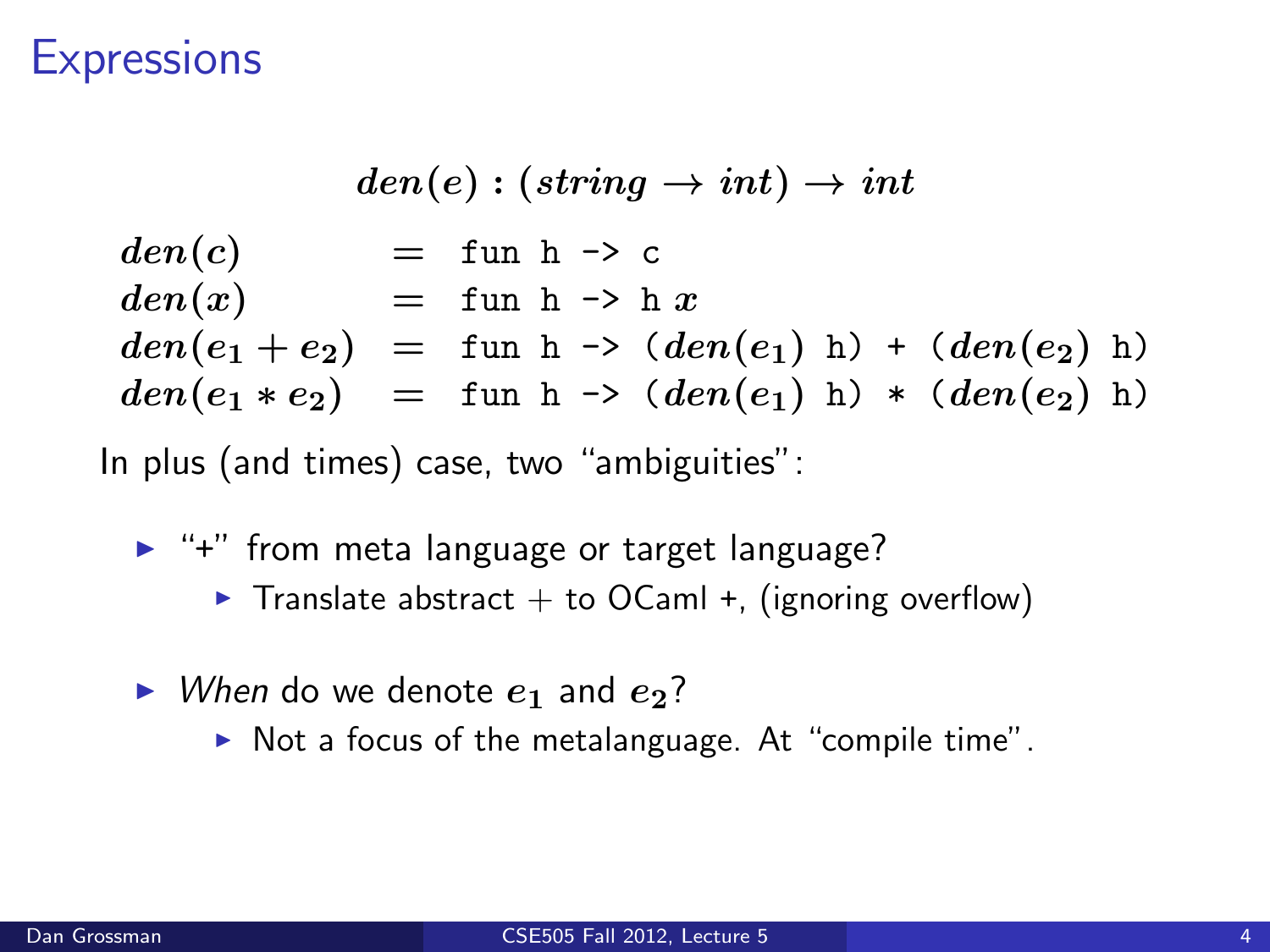## Switching metalanguage

With OCaml as our metalanguage, ambiguities go away

But it is harder to distinguish mentally between "target" and "meta"

If denote in function body, then source is "around at run time"

- $\triangleright$  After translation, should be able to "remove" the definition of the abstract syntax
- $\triangleright$  ML does not have such a feature, but the point is we no longer need the abstract syntax

See denote.ml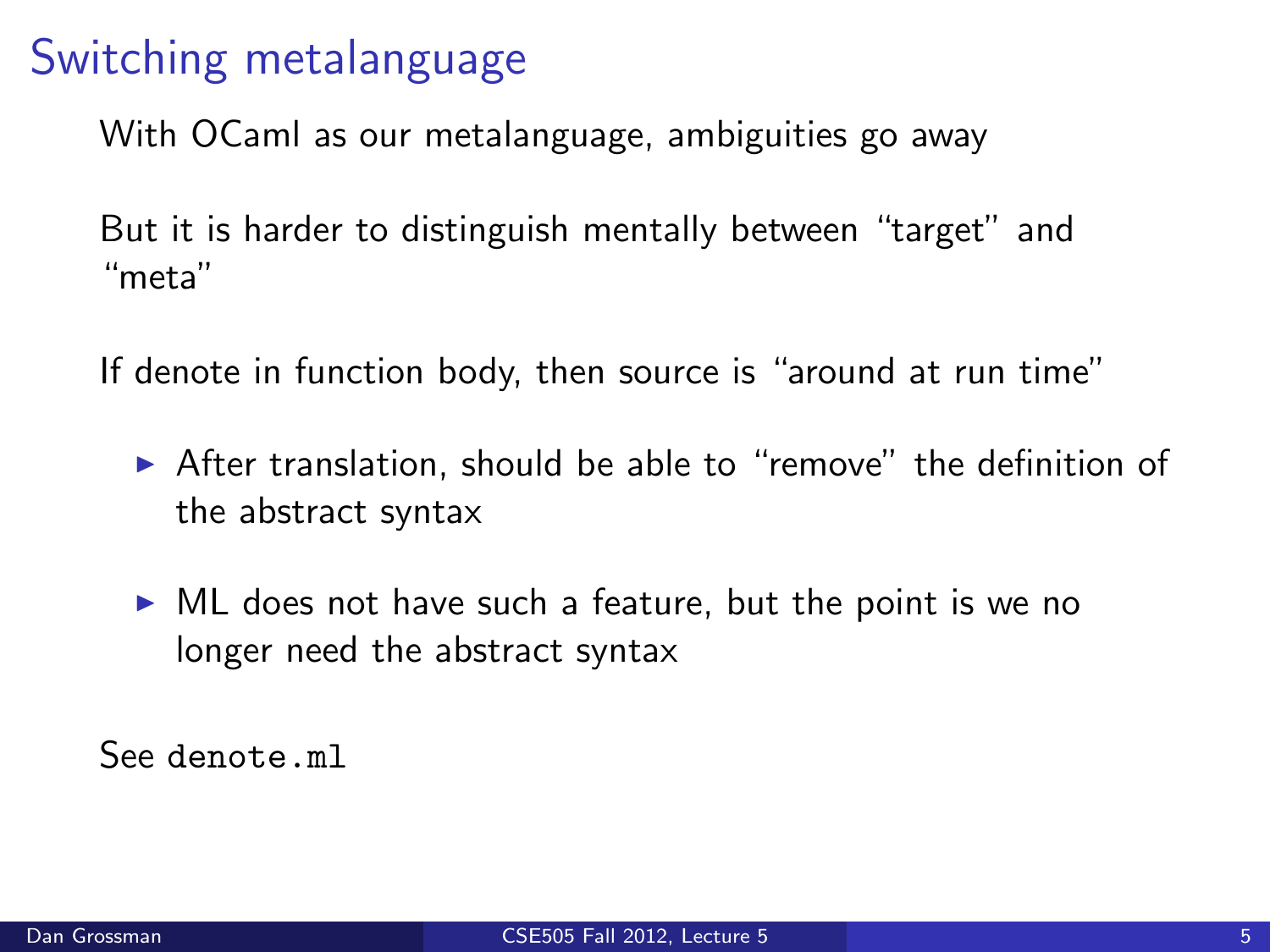# Statements, w/o while

$$
den(s):(string\rightarrow int)\rightarrow (string\rightarrow int)
$$

$$
den(\text{skip}) = \text{fun } h \rightarrow h
$$
  
\n
$$
den(x := e) =
$$
  
\n
$$
fun h \rightarrow (\text{fun } v \rightarrow \text{if } x = v \text{ then } den(e) h \text{ else } h v)
$$
  
\n
$$
den(s_1; s_2) = \text{fun } h \rightarrow den(s_2) (den(s_1) h)
$$
  
\n
$$
den(\text{if } e s_1 s_2) =
$$
  
\n
$$
\text{fun } h \rightarrow \text{if } den(e) h \rightarrow 0 \text{ then } den(s_1) h \text{ else } den(s_2) h
$$

Same ambiguities; same answers

See denote.ml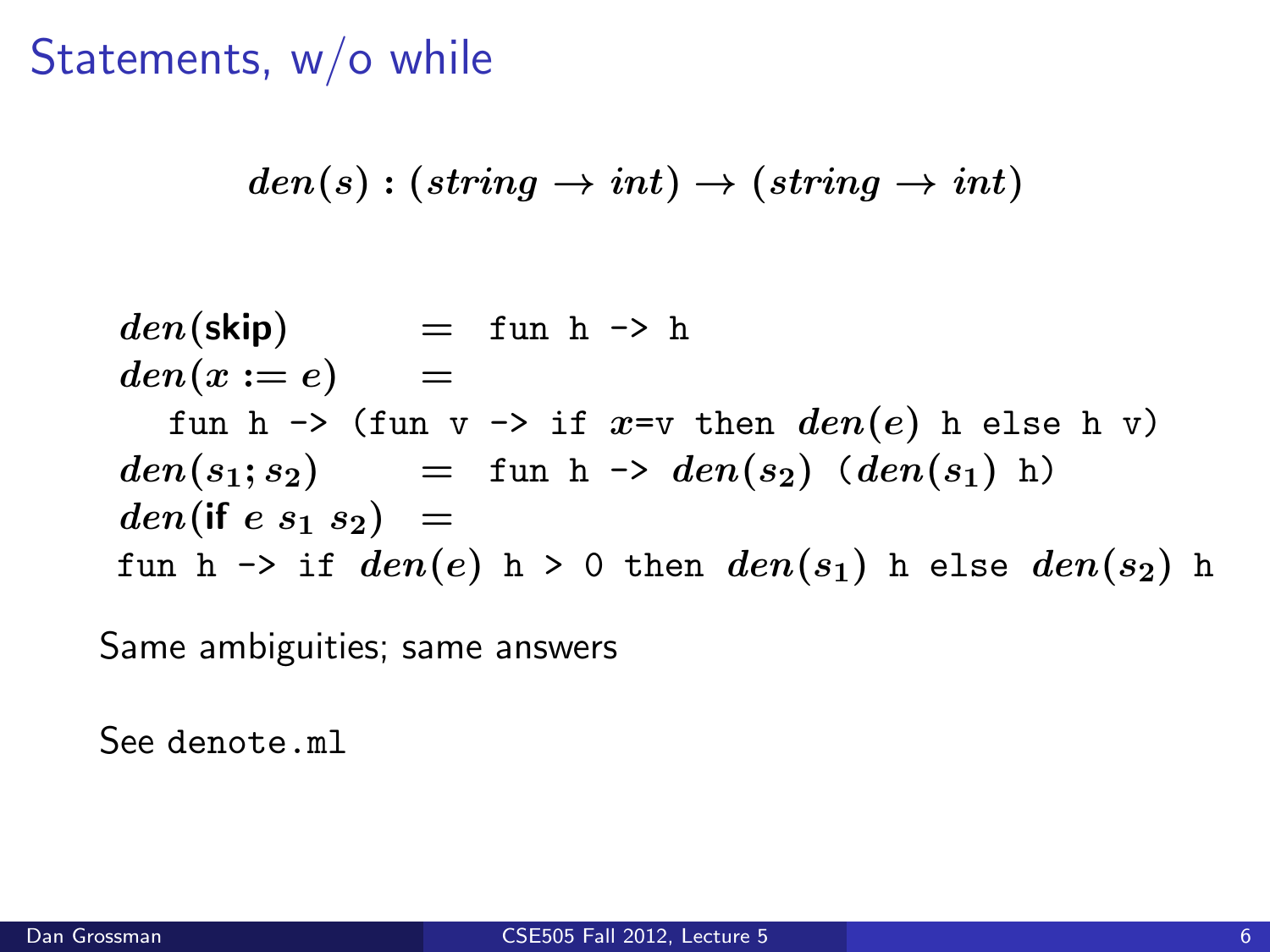## While

```
den(\text{while } e \ s) = \text{while } (\mathrm{e}, \mathrm{s}) \rightarrowlet rec f h = let d1=denote_exp e in
  if den(e) h)>0 let d2=denote_stmt s in
  then f (den(s) h) let rec f h =else h in if (d1 h) > 0f then f (d2 h)else h in
                     f
```
The function denoting a while statement is inherently recursive!

Good thing our target language has recursive functions!

Why doesn't  $den(\text{while } e s) = den(\text{if } e (s; \text{while } e s) \text{ skip})$ make any sense?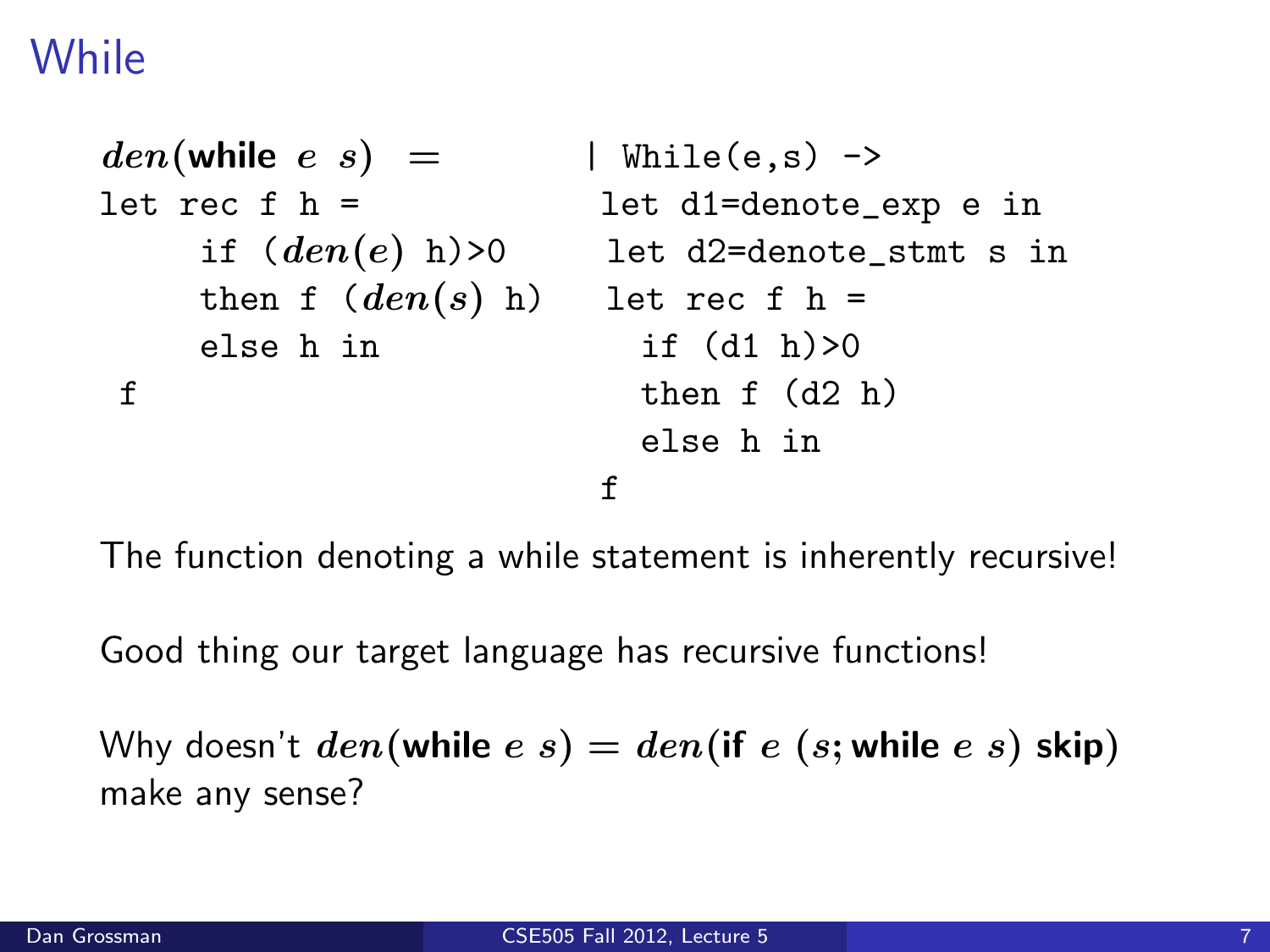#### Two common mistakes

A denotational semantics should "eagerly" translate the entire program

 $\blacktriangleright$  E.g., both branches of an if

But a denotational semantics should "terminate"

- $\blacktriangleright$  I.e., avoid any circular definitions in the translating
- $\triangleright$  The result of the translation can use (well-founded) recursion
- $\blacktriangleright$  E.g., compiling a while-loop should not produce an infinite amount of code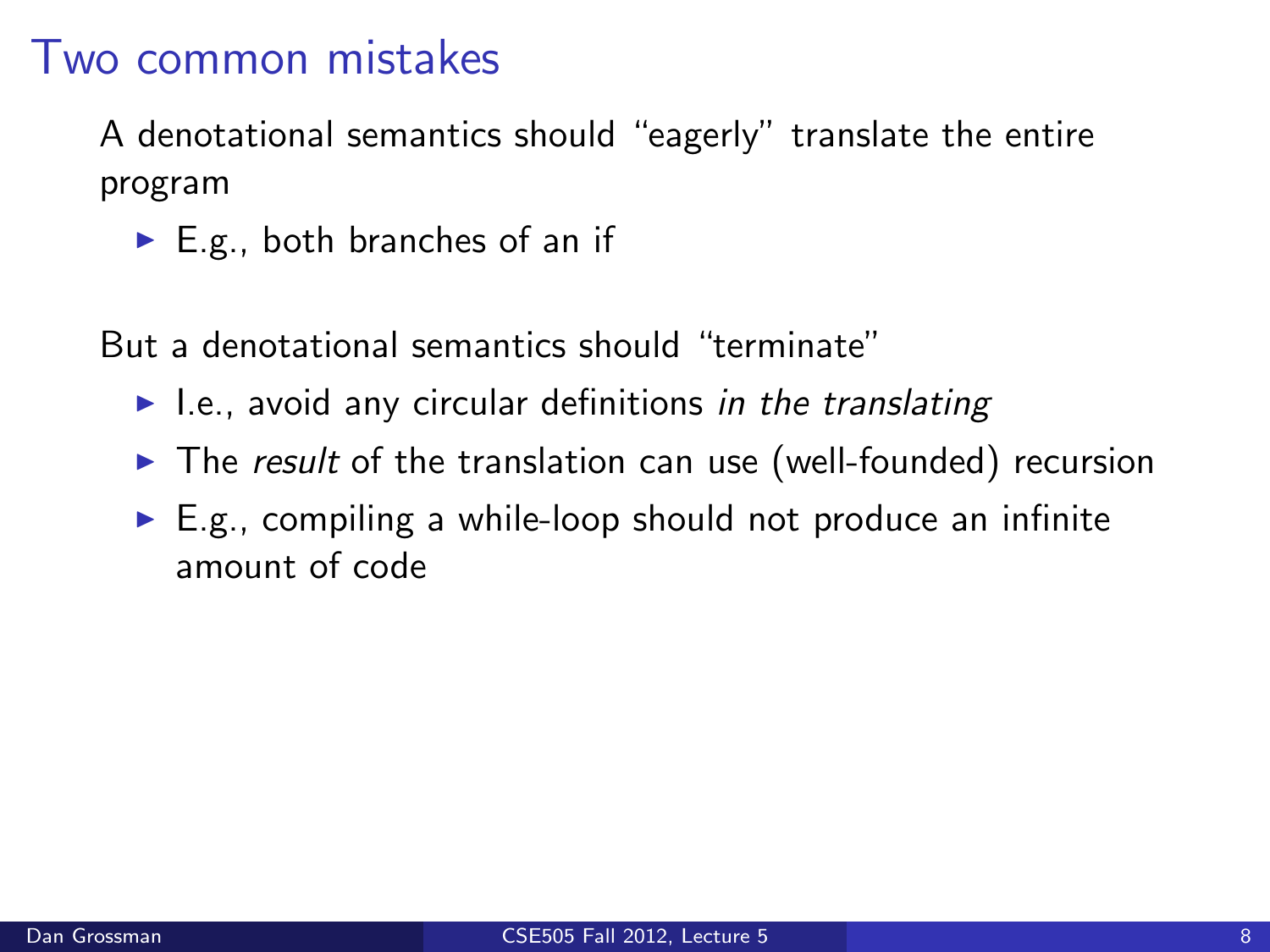#### Finishing the story

```
let denote_prog s =
let d = denote stmt s in
fun () \rightarrow (d (fun x \rightarrow 0)) "ans"
```
Compile-time: let  $x =$  denote\_prog (parse file)

```
Run-time: print_int (x ())
```
In-between: We have an OCaml program using only functions, variables, ifs, constants, +, \*, >, etc.

 $\triangleright$  Does not use any constructors of exp or stmt (e.g., Seq)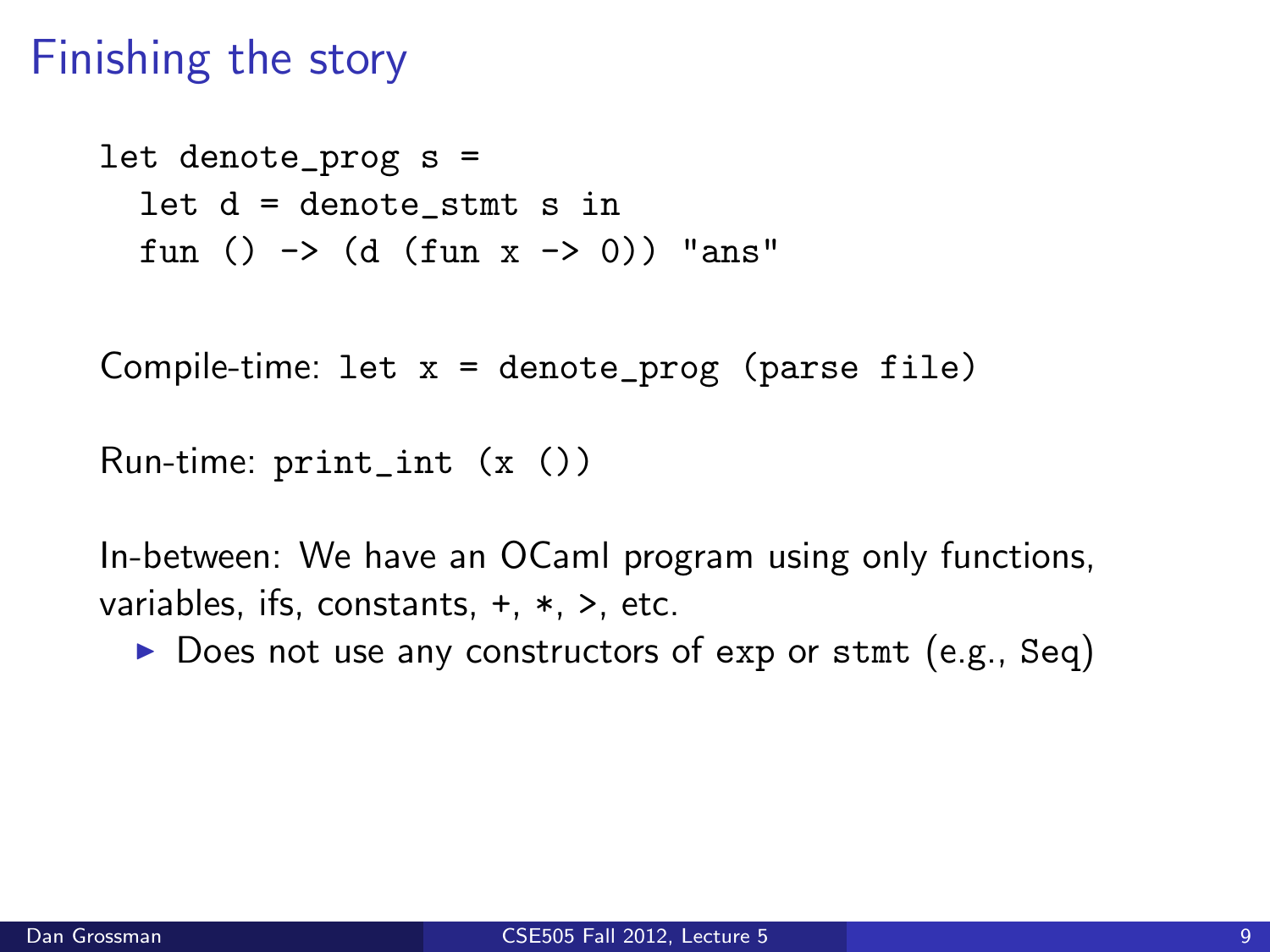### The real story

For "real" denotational semantics, target language is math

(And we write  $[[s]]$  instead of  $den(s)$ )

Example:  $\llbracket x := e \rrbracket \llbracket H \rrbracket = \llbracket H \rrbracket |x \mapsto \llbracket e \rrbracket \llbracket H \rrbracket |$ 

There are two *major* problems, both due to while:

- 1. Math functions do not diverge, so no function denotes while 1 skip
- 2. The denotation of loops cannot be circular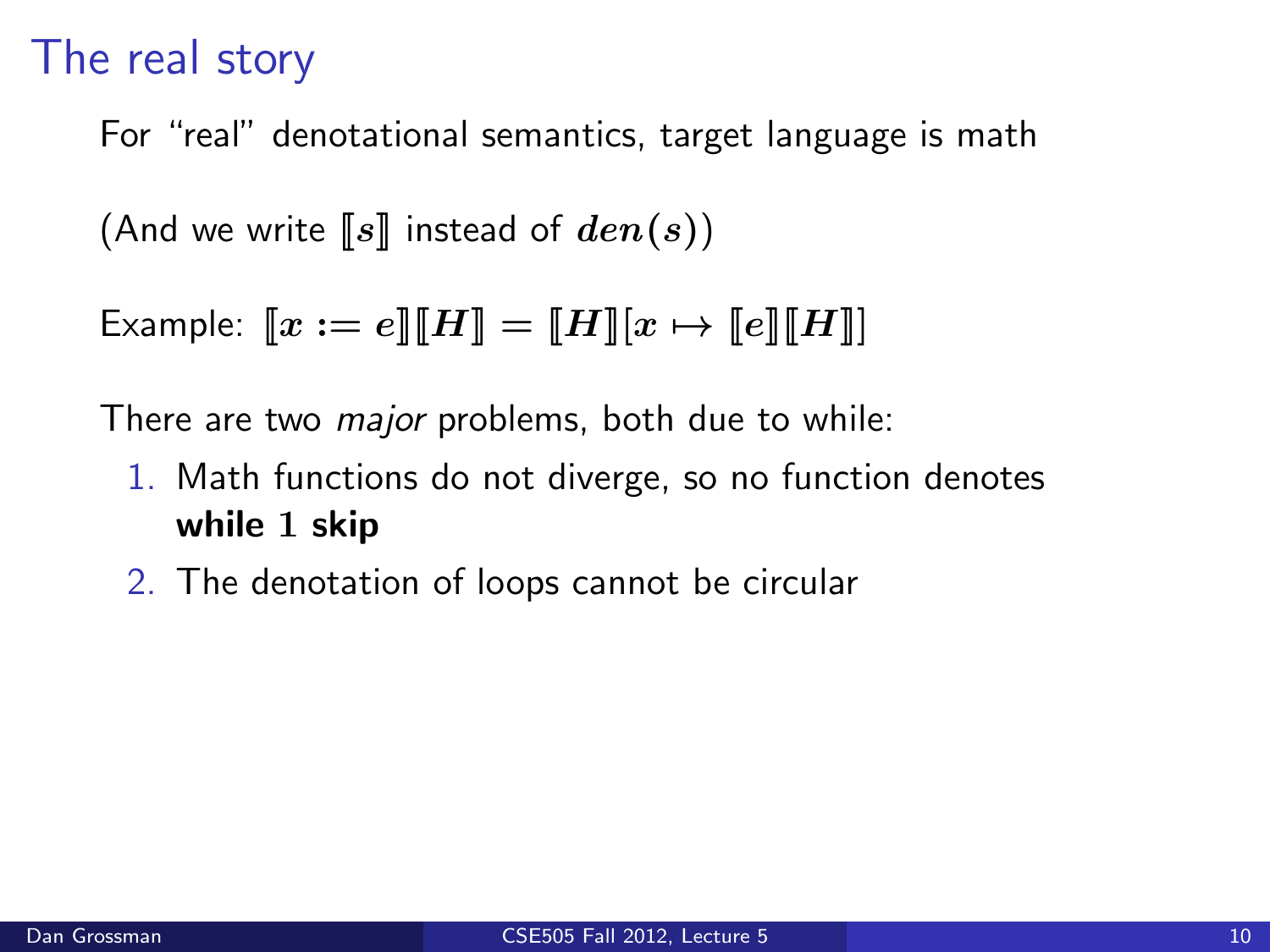#### The elevator version, which we will not pursue

For (1), we "lift" the semantic domains to include a special  $\perp$  $den(s) : (string \rightarrow int) \rightarrow ((string \rightarrow int) \cup \bot)$ 

► Have to change meaning of  $den(s_2) \circ den(s_1)$  appropriately For (2), we use while e s to define a (meta)function  $f$  that given a lifted heap-transformer  $\boldsymbol{X}$  produces a lifted heap-transformer  $\boldsymbol{X'}$ :

- If  $den(e)(den(H)) = 0$ , then  $den(H)$
- Else  $X \circ den(s)$

Now let  $den(\text{while } e \ s)$  be the least fixed-point of f

- $\triangleright$  An hour of math to prove the least fixed-point exists
- $\triangleright$  Another hour to prove it is the limit of starting with  $\perp$  and applying  $f$  over and over (i.e., any number of loop iterations)
- $\blacktriangleright$  Keywords: monotonic functions, complete partial orders, Knaster-Tarski theorem